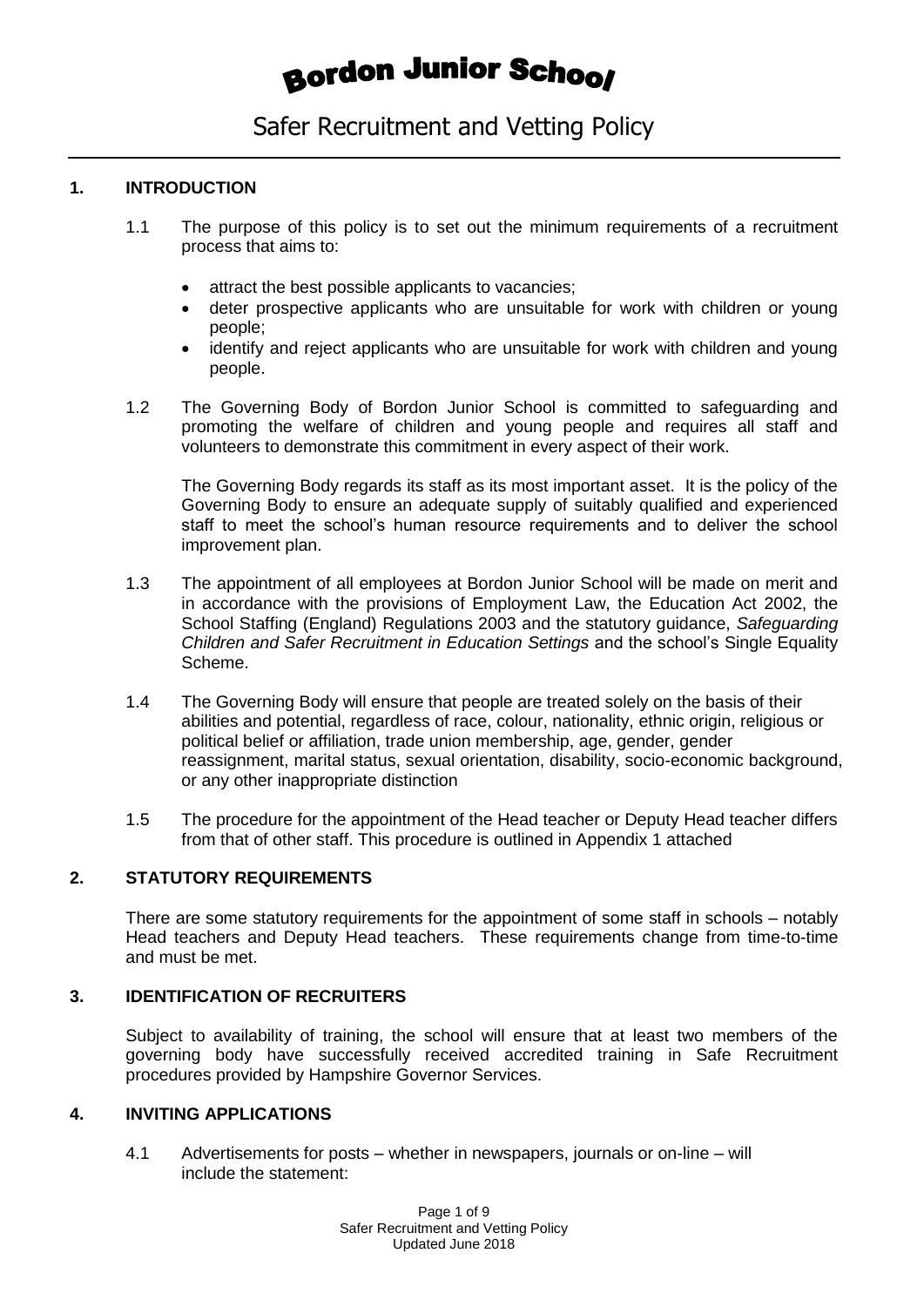"The school is committed to safeguarding children and young people. All postholders are subject to a satisfactory enhanced Criminal Records Bureau disclosure."

- 4.2 Prospective applicants will be supplied, as a minimum, with the following:
	- job description and person specification;
	- the school's child protection policy;
	- the school's recruitment policy (this document);
	- the selection procedure for the post:
	- an application form.
- 4.3 All prospective applicants must complete, in full, an application form.

#### **5. SHORT-LISTING AND REFERENCES**

- 5.1 Short-listing of candidates will be against the person specification for the post
- 5.2 Where possible, references will be taken up before the selection stage, so that any discrepancies can be probed during the selection stage.
- 5.3 References will be sought directly from the referee. References or testimonials provided by the candidate will not be accepted.
- 5.4 Where necessary, referees will be contacted by telephone or e-mail in order to clarify any anomalies or discrepancies. A detailed written note will be kept of such exchanges.
- 5.5 Where necessary, previous employers who have not been named as referees will be contacted in order to clarify any anomalies or discrepancies. A detailed written note will be kept of such exchanges.
- 5.6 Referees will always be asked specific questions about:
	- the candidate's suitability for working with children and young people;
	- any disciplinary warnings, including time-expired warnings, that relate to the safeguarding of children;
	- the candidate's suitability for this post.
- 5.7 School employees are entitled to see and receive, if requested, copies of their employment references.

#### **6. THE SELECTION PROCESS**

- 6.1 Selection techniques will be determined by the nature and duties of the vacant post, but all vacancies will require an interview of short-listed candidates.
- 6.2 Interviews will always be face-to-face. Telephone interviews may be used at the shortlisting stage but will not be a substitute for a face-to-face interview (which may be via visual electronic link).
- 6.3 Candidates will always be required:
	- to explain satisfactorily any gaps in employment;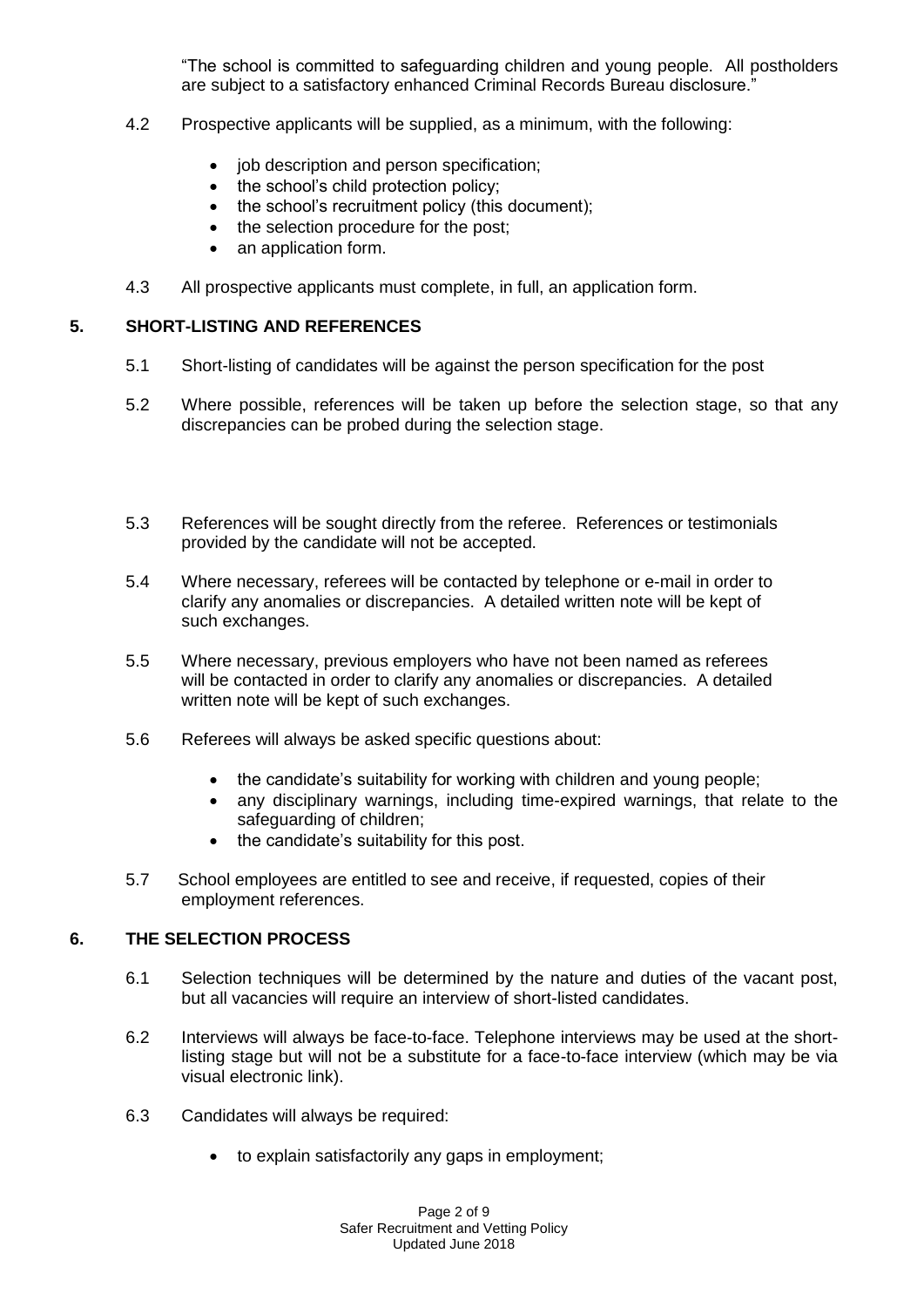- to explain satisfactorily any anomalies or discrepancies in the information available to recruiters;
- to declare any information that is likely to appear on a CRB disclosure;
- to demonstrate their capacity to safeguard and protect the welfare of children and young people.

## **7. EMPLOYMENT CHECKS**

- 7.1 All successful applicants are required:
	- to provide proof of identity
	- to complete a CRB disclosure application and receive satisfactory clearance
	- to provide actual certificates of qualifications
	- to complete a confidential health questionnaire
	- to provide proof of eligibility to live and work in the UK

### **8. INDUCTION**

All teachers are required to successfully complete their statutory induction and non-teaching staff to have completed a probationary period.

All staff new to the school will receive induction training that will include the school's safeguarding policies and guidance on safe working practices including:

- o Protected Disclosures (Whistle Blowing) Policy
- $\circ$  Child Protection Policy and channels for raising concerns about CP issues
- o Child protection training appropriate to the persons role.
- o Local Child Protection procedures
- o Anti-bullying
- o Single Equality Scheme
- o Codes of conduct
- o Relevant personnel policies and procedures including, disciplinary and capability procedures
- o Internet safety
- o Restrictive Physical Intervention
- o Arrangements for meeting medical needs
- o Provision of first aid
- o General and Pupil Health & Safety

## **Monitoring and Review**

This policy will be reviewed by staff and governors every two years.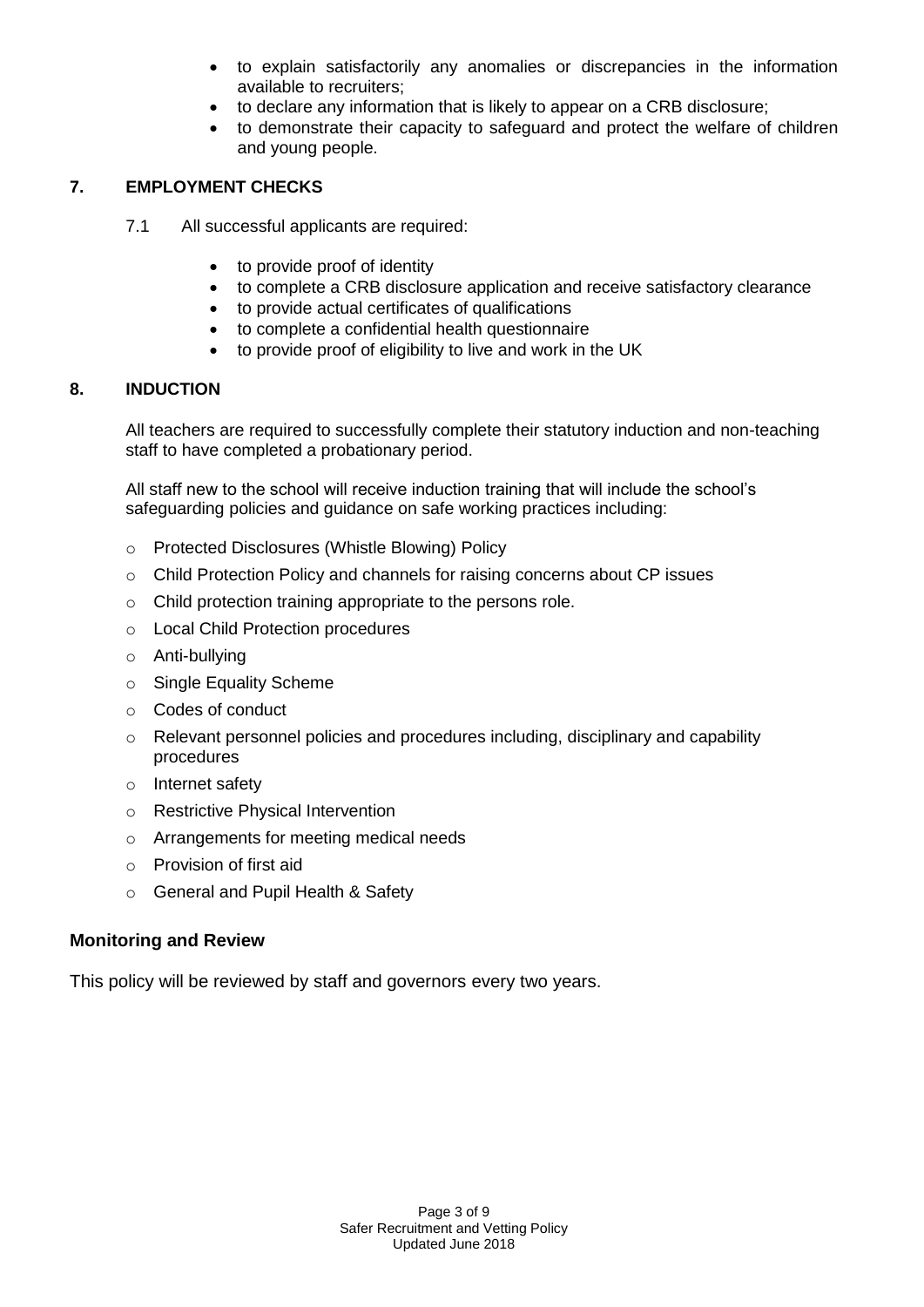## **APPENDIX I**

## **The Selection and Appointment of the Head Teacher, a Deputy Head Teacher or an Assistant Head Teacher.**

- 1. The Governors will notify the LA of any vacancy for the Head teacher or Deputy Head teacher.
- 2. The Governing Body will appoint a Selection Panel of at least three Governors. The proceedings of the Selection Panel shall be under the control of the Selection Panel. The Governing Body will **not** delegate the power of appointment, only the selection process.
- 3. The Selection Panel will determine the interview process and seek approval from the Governing Body before commencing the process.
- 4. If the need arises the Selection Panel will appoint an Acting Head teacher/Deputy Head teacher. Where it is intended to fill an acting position by external temporary appointment of more than one term the post will be advertised within the area.
- 5. If an external appointment is to be made to an acting position the governors will seek to do so by secondment and will seek advice from the personnel service provider on the contracting of such a secondment.
- 6. The Selection Panel will advertise the permanent post in such publications circulating throughout England and Wales as they consider appropriate. In the case of an Assistant Head teacher vacancy the Governing Body may decide that it will not be advertised nationally. All applicants will receive the information set out in paragraph 4 of the Governing Body's policy statement.
- 7. The selection panel shall shortlist such applicants for the post as they think fit.

In the case of a Head or Deputy Head teacher appointment, if it is able to do so, the Selection Panel will recommend one of the interviewed applicants to the Governing Body. The decision of the selection panel will be approved by a meeting of the Governing Body, which must be quorate. The Selection Panel may make a decision about the appointment of an Assistant Head teacher without recommendation to the Governing Body.

8. If the Governing Body approves the recommended candidate for a Head or Deputy Head teacher appointment, the applicant will be offered appointment subject to staff qualification requirement, medical, CRB Disclosure check and references. A decision by the Selection Panel regarding the appointment of an Assistant Head teacher will also be subject to staff qualification requirement, medical, CRB Disclosure check and references.

## **Appendix 2**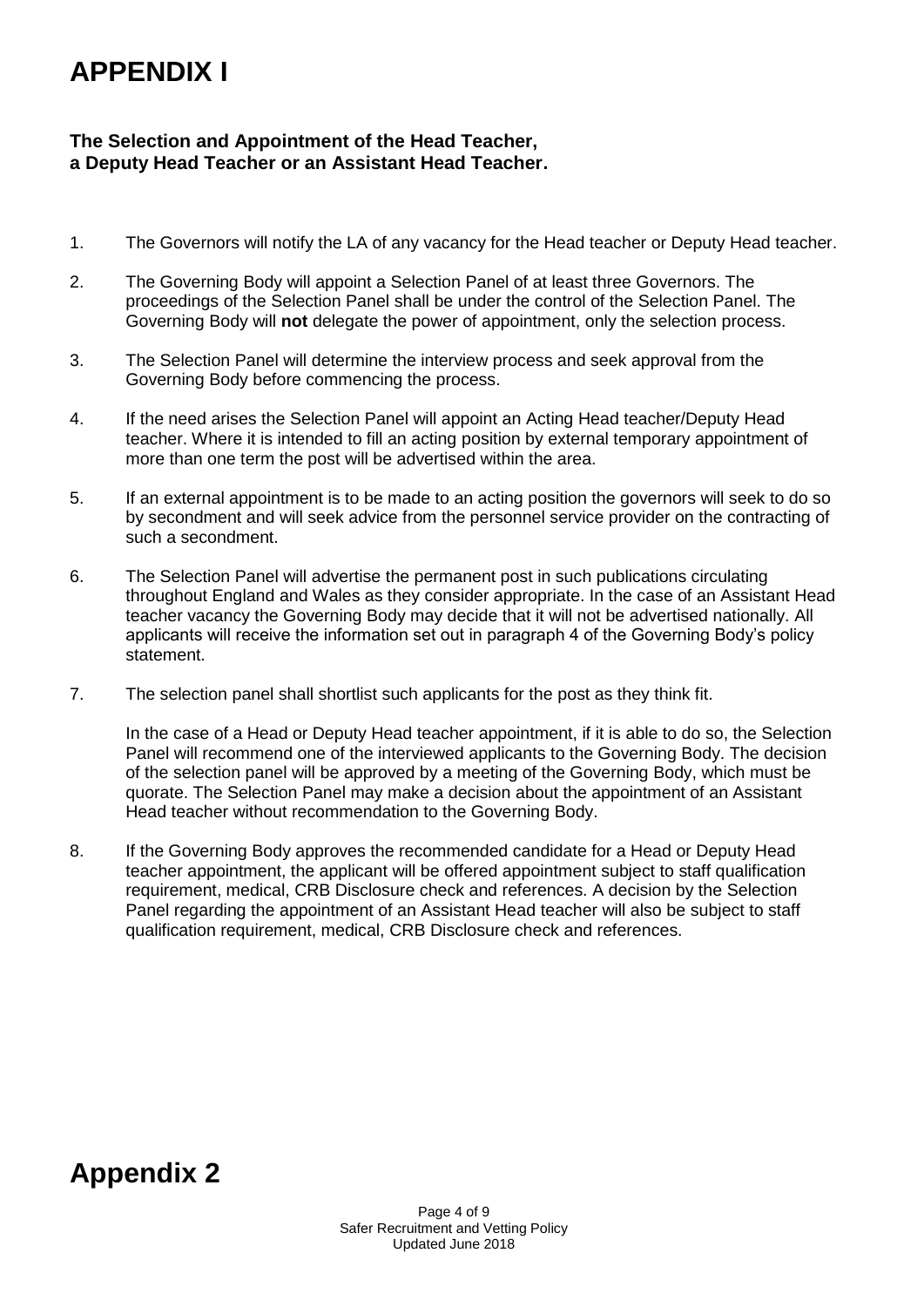## **DRAFT SAFEGUARDING REFERENCE REQUEST**

| Please confirm the following details :                                         |
|--------------------------------------------------------------------------------|
| The applicant's period of employment with you:                                 |
|                                                                                |
| The applicant's current or last job title within your school/organisation:     |
|                                                                                |
|                                                                                |
| Your work relationship to the applicant (i.e. Headteacher, Chair of Governors) |

With regard to the job description and person specification attached, please comment on the applicant's suitability for this appointment. It would also be helpful if you could describe any strengths or weaknesses you consider the applicant has demonstrated during their employment (please continue on a separate sheet if necessary).

Space for specific questions relating to the role (i.e for Head teachers questions relating to leadership qualities, successful 'whole school' strategies, involvement in budgetary/resource issues in schools)

Space for specific questions relating to the role…….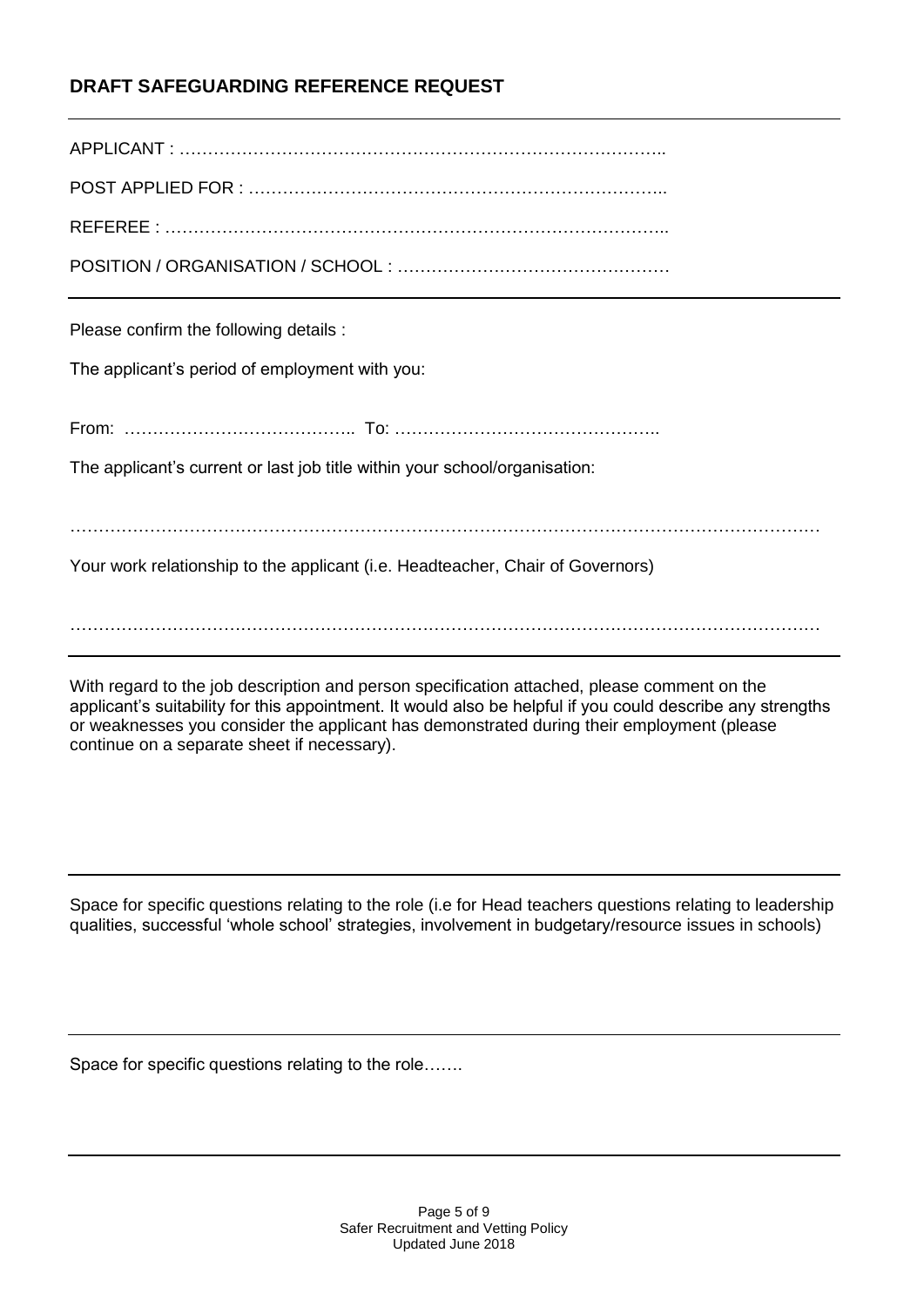Please comment on the effectiveness of the applicants working relationships with other people (for example children, young people, colleagues, parents & governors)

Please comment on whether you are completely satisfied that the applicant is suitable to work with children. If not, please provide specific details of concerns and reasons for disquiet

Has the applicant ever had an allegation made against them, or been under investigation, or the subject of a disciplinary enquiry or warning? If so, please provide details.

Do you have any other comments on the applicant's performance history and conduct?

## **ATTENDANCE / HEALTH RECORD :**

Please confirm how much absence has been caused by sickness during their employment

Timekeeping:

Please comment on the applicant's punctuality and reliability

Reason for Leaving: (e.g. Voluntary resignation, dismissal, etc.)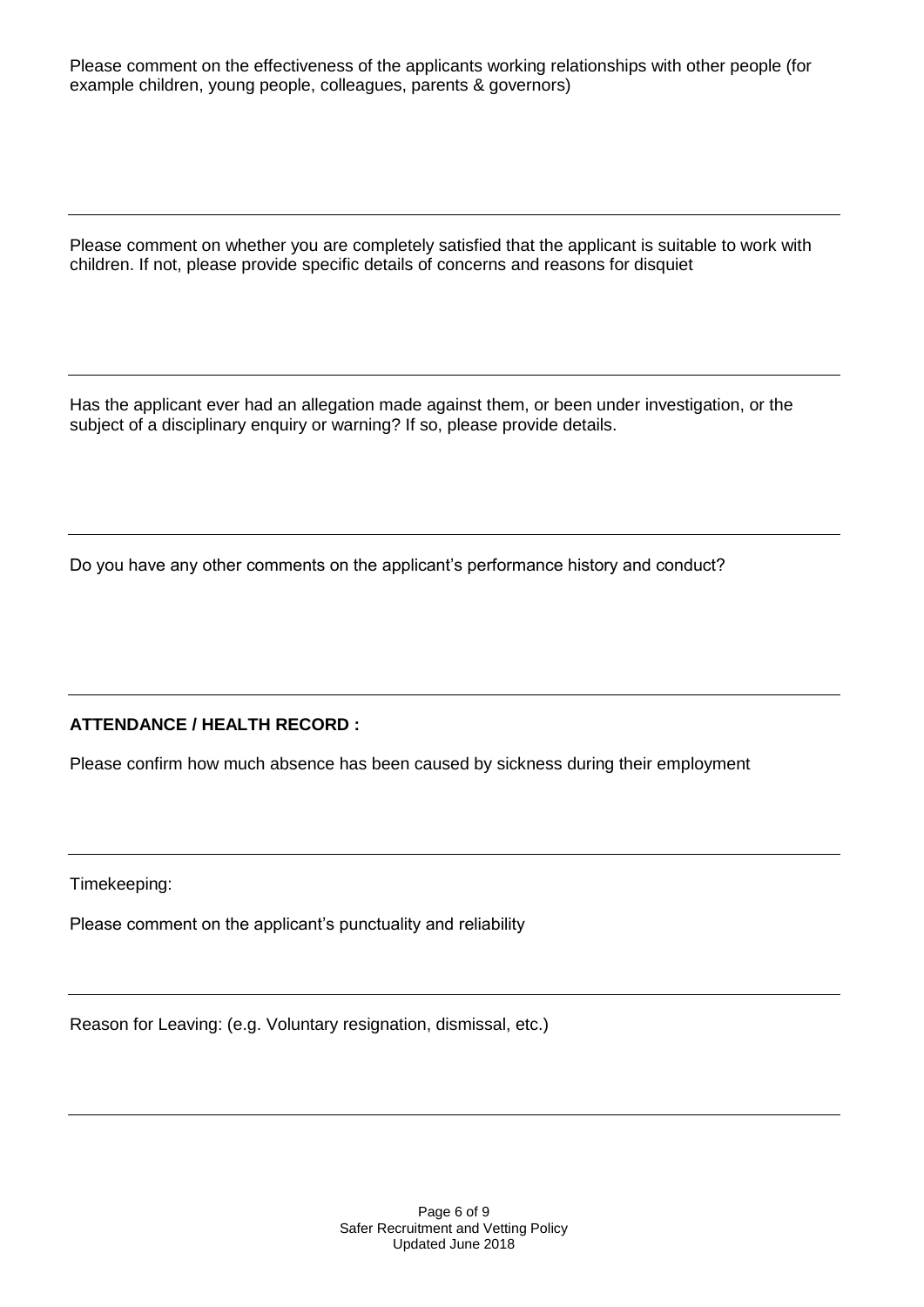Under similar circumstances & with your present knowledge, would you re-employ the applicant? If not, please say why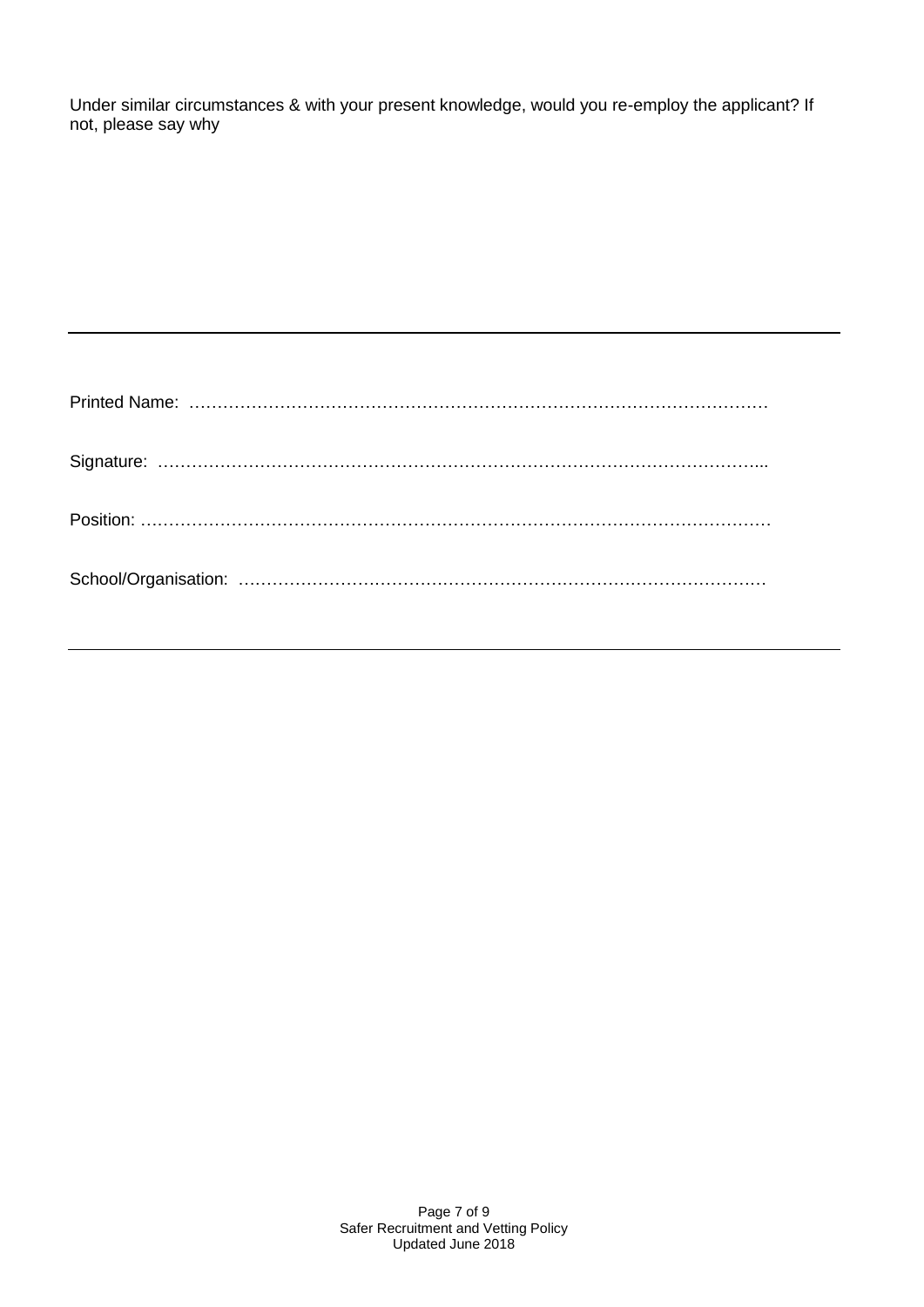## **Appendix 3**

## **Interview questions relating to Safeguarding**

## **1. Motivations for working with children**

Self awareness/knowledge & understanding of self, interconnection between self and professional role

What do you feel are the main drivers which led you to want to work with children? How do you motivate young people?

What has working with young people to date, taught you about yourself?

### **2. Emotional Maturity & Resilience**

Consistency under pressure, ability to use authority & respond appropriately, ability to seek assistance/support where necessary

Tell me about a role where you were in control of others but where the circumstances slipped out of control.

How did you react?

What strategies did you employ to bring things back on course?

How comfortable were you in this situation?

Tell me about a person you have had particular difficulty dealing with.

What made it difficult?

How did you manage the situation?

## **3. Values & Ethics**

Ability to build & sustain professional standards & relationships, ability to understand & respect other people's opinions, ability to contribute towards creating a safe & protective environment

What are your attitudes to child protection?

How have these developed over time?

How have your own personal values evolved over time?

How have they been shaped and influenced?

What particular experiences have you drawn on?

How do you feel when someone holds an opinion which differs to your own?

How do you behave in this situation?